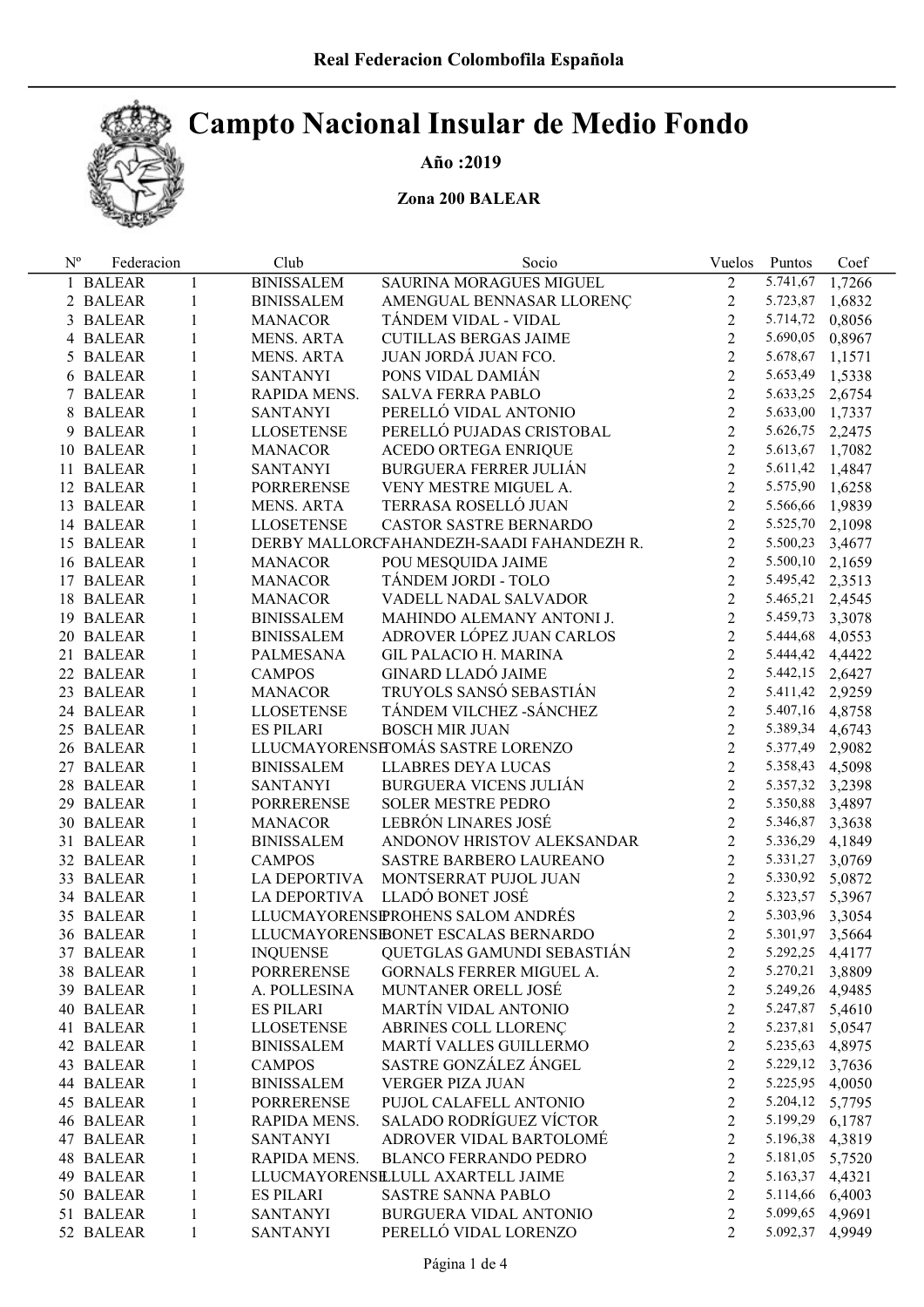## Campto Nacional Insular de Medio Fondo

## Año :2019

### Zona 200 BALEAR

| $N^{\rm o}$ | Federacion |              | Club                | Socio                                  | Vuelos                  | Puntos           | Coef   |
|-------------|------------|--------------|---------------------|----------------------------------------|-------------------------|------------------|--------|
|             | 53 BALEAR  | $\mathbf{1}$ |                     | LLUCMAYORENSISERVER RIGO JAIME         | $\overline{2}$          | 5.056,67         | 5,3586 |
|             | 54 BALEAR  | $\mathbf{1}$ | <b>LLOSETENSE</b>   | VILLALONGA COLL LORENZO                | $\overline{2}$          | 5.052,84         | 6,1093 |
|             | 55 BALEAR  | $\mathbf{1}$ |                     | LLUCMAYORENSHAUME SATRE JUAN           | $\overline{2}$          | 5.052,08 4,5265  |        |
|             | 56 BALEAR  | $\mathbf{1}$ | <b>SANTANYI</b>     | LLADÓ SERVERA LUCAS                    | $\overline{2}$          | 5.011,81         | 5,2409 |
|             | 57 BALEAR  | $\mathbf{1}$ | <b>CAMPOS</b>       | BARCELÓ SAGRERA SALVADOR               | $\overline{2}$          | 5.008,50 4,4500  |        |
|             | 58 BALEAR  | $\mathbf{1}$ | PALMESANA           | VERGER ROCA SEBASTIÁN                  | $\overline{2}$          | 4.996,00 7,3051  |        |
|             | 59 BALEAR  | $\mathbf{1}$ | RAPIDA MENS.        | <b>BALLESTER AMER ANTONIO</b>          | $\overline{2}$          | 4.982,36 7,5191  |        |
|             | 60 BALEAR  | $\mathbf{1}$ | <b>MANACOR</b>      | VADELL FUSTER BUENAVENTURA             | $\overline{2}$          | 4.962,57         | 3,7632 |
|             | 61 BALEAR  | $\mathbf{1}$ | <b>BINISSALEM</b>   | PIZA SALOM JUAN MIGUEL                 | $\overline{2}$          | 4.961,01         | 6,6572 |
|             | 62 BALEAR  | $\mathbf{1}$ | <b>ES PILARI</b>    | VILCHES VILCHES TORCUATO               | $\overline{2}$          | 4.946,93         | 6,2918 |
|             | 63 BALEAR  | $\mathbf{1}$ |                     | LA DEPORTIVA JAUME OLIVER ANTONIA      | $\overline{2}$          | 4.946,38 6,1143  |        |
|             | 64 BALEAR  | $\mathbf{1}$ |                     | LLUCMAYORENSIDLLER MOJER MIGUEL ÁNGEL  | $\overline{2}$          | 4.933,18 6,0769  |        |
|             | 65 BALEAR  | $\mathbf{1}$ | <b>CAMPOS</b>       | <b>GINARD GINARD JULIÁN</b>            | $\overline{2}$          | 4.931,97         | 6,0128 |
|             | 66 BALEAR  | $\mathbf{1}$ | RAPIDA MENS.        | COLL BARCELÓ ANTONIO                   | $\overline{2}$          | 4.913,94         | 6,3722 |
|             | 67 BALEAR  | $\mathbf{1}$ |                     | LLUCMAYORENSHERNÁNDEZ CABRERA ANTONIO  | $\overline{2}$          | 4.890,01         | 6,3822 |
|             | 68 BALEAR  | $\mathbf{1}$ | <b>BINISSALEM</b>   | ARBABAN GHAFOORI AMIR HESSAM           | $\overline{2}$          | 4.889,23         | 6,7671 |
|             | 69 BALEAR  | $\mathbf{1}$ | <b>BINISSALEM</b>   | TERRASSA COSTA MATEO                   | $\overline{2}$          | 4.875,99         | 6,1342 |
|             | 70 BALEAR  | $\mathbf{1}$ | RAPIDA MENS.        | ROTGER SÁNCHEZ MARCOS                  | $\overline{2}$          | 4.828,77         | 6,8206 |
|             | 71 BALEAR  | $\mathbf{1}$ | <b>CAMPOS</b>       | PROHENS VICENS BARTOLOMÉ               | $\overline{2}$          | 4.796,60         | 5,9493 |
|             | 72 BALEAR  | $\mathbf{1}$ | RAPIDA MENS.        | VICH SALOM BARTOLOMÉ                   | $\overline{2}$          | 4.698,06         | 5,6805 |
|             | 73 BALEAR  | $\mathbf{1}$ | <b>ES PILARI</b>    | SORELL SALVA GABRIEL                   | $\overline{2}$          | 4.688,08         | 7,2030 |
|             | 74 BALEAR  | $\mathbf{1}$ |                     | LLUCMAYORENSIMONSERRAT RAFAL JULIÁN    | $\overline{2}$          | 4.660,79         | 5,4191 |
|             | 75 BALEAR  | $\mathbf{1}$ | <b>BINISSALEM</b>   | REYNES SOCIAS PEDRO                    | $\overline{2}$          | 4.645,52 5,9392  |        |
|             | 76 BALEAR  | $\mathbf{1}$ | <b>MANACOR</b>      | CRUELLAS ROSELLÓ JULIÁN                | $\overline{2}$          | 4.572,43 6,7631  |        |
|             | 77 BALEAR  | $\mathbf{1}$ |                     | LLUCMAYORENSEARCELÓ TABERNER BARTOLOMÉ | $\overline{2}$          | 4.563,29 8,2148  |        |
|             | 78 BALEAR  | $\mathbf{1}$ |                     | LLUCMAYORENSICREUS GARAU BARTOLOMÉ     | $\overline{2}$          | 4.555,10 7,6314  |        |
|             | 79 BALEAR  | $\mathbf{1}$ | <b>BINISSALEM</b>   | ARBONA FORNERS ANTONIO                 | $\overline{2}$          | 4.485,04 7,3339  |        |
|             | 80 BALEAR  | $\mathbf{1}$ | <b>BINISSALEM</b>   | TERRASSA COLOMAR GUILLERMO             | $\overline{2}$          | 4.450,66 7,2655  |        |
|             | 81 BALEAR  | $\mathbf{1}$ | A. POLLESINA        | TORRES CERDA SEBASTIÁN                 | $\overline{2}$          | 4.410,90 3,8924  |        |
|             | 82 BALEAR  | $\mathbf{1}$ | <b>MANACOR</b>      | RIERA MASSANET ANTONIO                 | $\overline{2}$          | 4.395,54 3,2812  |        |
|             | 83 BALEAR  | $\mathbf{1}$ | <b>SANTANYI</b>     | <b>BLANCH ALCINA ANTONI</b>            | $\overline{2}$          | 4.348,13 6,8930  |        |
|             | 84 BALEAR  | $\mathbf{1}$ | <b>LA DEPORTIVA</b> | TÁNDEM MARCOS - PEDRO                  | $\overline{2}$          | 4.322,37 8,1561  |        |
|             | 85 BALEAR  | $\mathbf{1}$ | PALMESANA           | <b>MIR PASTOR MIGUEL</b>               | $\overline{2}$          | 4.160,08 5,9376  |        |
|             | 86 BALEAR  | $\mathbf{1}$ | <b>BINISSALEM</b>   | BIBILONI JAUME ANTONIO                 | $\overline{2}$          | 4.113,96 5,8525  |        |
|             | 87 BALEAR  | $\mathbf{1}$ | <b>PORRERENSE</b>   | NADAL PERELLÓ GABRIEL                  | $\overline{2}$          | 4.067,35 4,5895  |        |
|             | 88 BALEAR  | $\mathbf{1}$ | A. POLLESINA        | <b>SERVERA BORDOY JOSÉ</b>             | $\overline{2}$          | 4.051,50 4,2677  |        |
|             | 89 BALEAR  |              | <b>BINISSALEM</b>   | FERRER RAMIS GUILLÉN                   | $\overline{c}$          | 4.050,92 6,7896  |        |
|             | 90 BALEAR  | 1            | PALMESANA           | FANDIÑO RODRÍGUEZ HANZEL               | $\overline{\mathbf{c}}$ | 4.044,24 10,0829 |        |
|             | 91 BALEAR  | 1            | RAPIDA MENS.        | RODRÍGUEZ MARTÍN JOSÉ                  | $\overline{c}$          | 4.023,60 6,1501  |        |
|             | 92 BALEAR  | 1            | <b>BINISSALEM</b>   | MARTORELL FULLANA JAIME                | $\overline{c}$          | 3.984,35         | 4,2190 |
|             | 93 BALEAR  | $\mathbf{1}$ | <b>BINISSALEM</b>   | FERNANDEZ FERNANDEZ DAVID              | $\overline{c}$          | 3.920,62         | 8,0875 |
|             | 94 BALEAR  | $\mathbf{1}$ | <b>INQUENSE</b>     | NICOLAU GAMUNDI SEBASTIA               | $\overline{c}$          | 3.900,45         | 0,5575 |
|             | 95 BALEAR  | $\mathbf{1}$ | <b>CAMPOS</b>       | LLUCH DUBÓN SANTIAGO                   | $\overline{c}$          | 3.843,24         | 8,6759 |
|             | 96 BALEAR  | $\mathbf{1}$ | <b>ES PILARI</b>    | PÉREZ LÓPEZ AGUSTÍN                    | $\overline{c}$          | 3.774,85         | 6,6989 |
|             | 97 BALEAR  | $\mathbf{1}$ | RAPIDA MENS.        | MOREY BARCELÓ SEBASTIÁN                | $\overline{c}$          | 3.763,24         | 6,5742 |
|             | 98 BALEAR  | 1            | A. POLLESINA        | VARA MARQUET GREGORIO                  | $\overline{c}$          | 3.750,50         | 9,1674 |
|             | 99 BALEAR  | 1            | A. POLLESINA        | NÚÑEZ TORRES JUAN DE DIOS              | $\overline{c}$          | 3.655,58         | 6,0375 |
|             | 100 BALEAR | $\mathbf{1}$ | <b>PORRERENSE</b>   | TÁNDEM MUNTANER - MORA                 | $\overline{c}$          | 3.642,59         | 9,3501 |
|             | 101 BALEAR | $\mathbf{1}$ | <b>CAMPOS</b>       | PROHENS MAS BARTOLOMÉ                  | $\overline{c}$          | 3.625,32         | 5,0946 |
|             | 102 BALEAR | $\mathbf{1}$ | <b>CAMPOS</b>       | PROHENS VICENS ANDRÉS                  | $\overline{c}$          | 3.477,46         | 5,7362 |
|             | 103 BALEAR | 1            | <b>BINISSALEM</b>   | FERRAGUT SEGUÍ ANTONIO                 | $\overline{c}$          | 3.444,94         | 7,8654 |
|             | 104 BALEAR | $\mathbf{1}$ | <b>BINISSALEM</b>   | SALAS AMENGUAL ARNALDO                 | $\overline{c}$          | 3.375,73         | 4,1861 |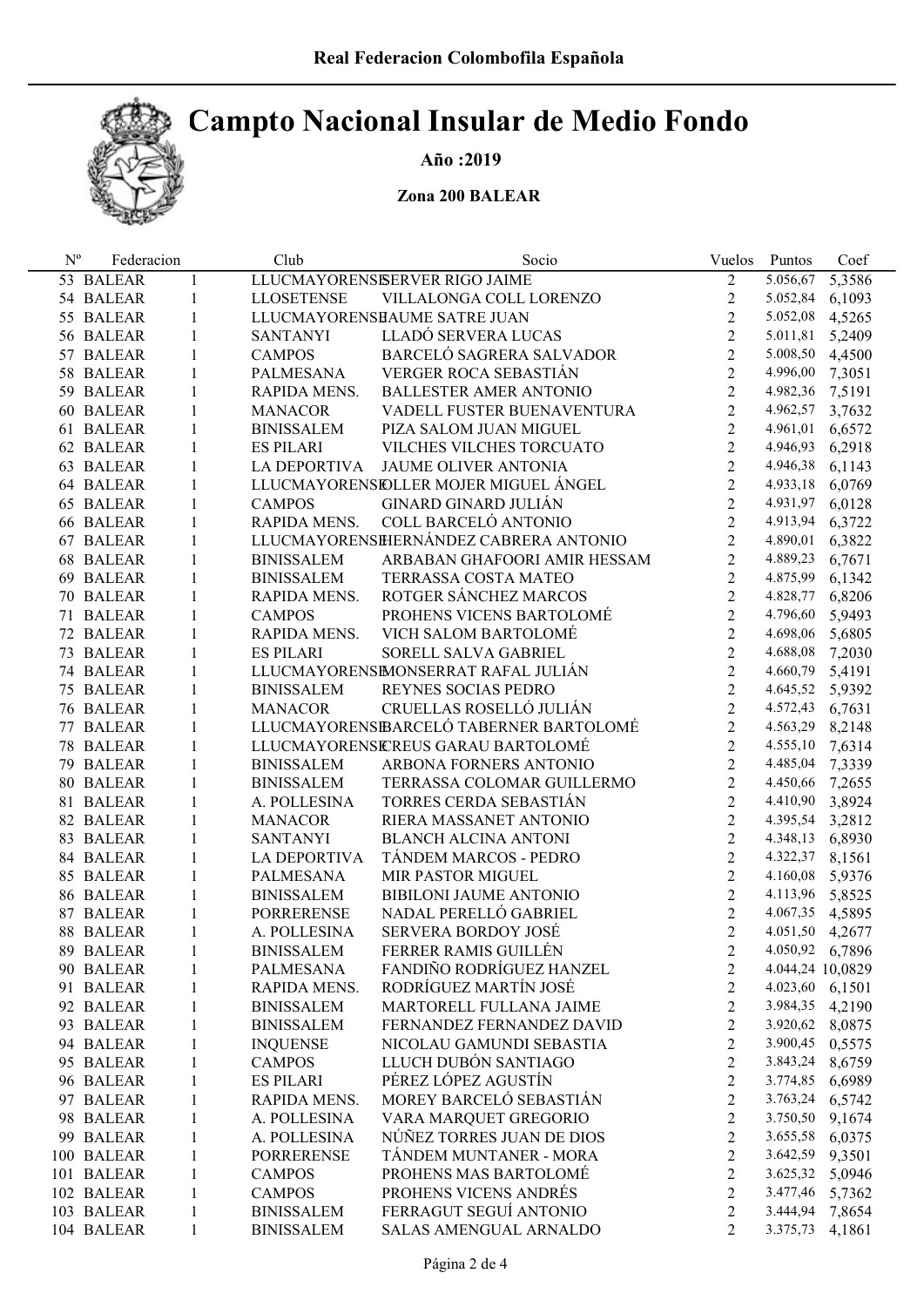## Campto Nacional Insular de Medio Fondo



## Año :2019

### Zona 200 BALEAR

| $N^{\rm o}$ | Federacion |              | Club                           | Socio                                  | Vuelos         | Puntos                             | Coef   |
|-------------|------------|--------------|--------------------------------|----------------------------------------|----------------|------------------------------------|--------|
|             | 105 BALEAR | 1            | <b>LA DEPORTIVA</b>            | <b>BISBAL MORA JOAN JESUS</b>          | $\overline{2}$ | 3.371,14                           | 4,7196 |
|             | 106 BALEAR | 1            | <b>PORRERENSE</b>              | GONZÁLEZ SITJAR JOSÉ MANUEL            | $\overline{2}$ | 3.355,66 6,1231                    |        |
|             | 107 BALEAR | 1            | <b>BINISSALEM</b>              | ADRÓVER FORNES CARLOS                  | $\overline{2}$ | 3.269,20 8,4288                    |        |
|             | 108 BALEAR | 1            | <b>CAMPOS</b>                  | <b>BARCELÓ GARCÍAS JAIME</b>           | $\overline{2}$ | 3.263,51 7,4851                    |        |
|             | 109 BALEAR | 1            | <b>INQUENSE</b>                | BUÑOLA QUETGLAS PEDRO A.               | $\overline{2}$ | 3.175,36 6,7411                    |        |
|             | 110 BALEAR | 1            | MENS. ARTA                     | LLANERAS SUREDA JAIME                  | $\overline{2}$ | 3.121,25 3,1438                    |        |
|             | 111 BALEAR | 1            | <b>INQUENSE</b>                | PAYERAS OLIVER PEDRO A.                | $\overline{2}$ | 2.972,84 6,8639                    |        |
|             | 112 BALEAR | 1            | LA DEPORTIVA                   | <b>SEGUI FEMENIAS JORGE</b>            | $\overline{2}$ | 2.902,58 8,6437                    |        |
|             | 113 BALEAR | 1            | A. POLLESINA                   | LUCESCU VALENTIN                       | $\overline{2}$ | 2.865,17 7,1468                    |        |
|             | 114 BALEAR | 1            | A. POLLESINA                   | TORRES LUQUE CRISTÓBAL                 | $\overline{2}$ | 2.784,92 4,9180                    |        |
|             | 115 BALEAR | 1            | <b>SANTANYI</b>                | FONTIRROIG PERELLÓ DOMINGO             | $\overline{2}$ | 2.726,73 8,5091                    |        |
|             | 116 BALEAR | 1            | MENS. ARTA                     | <b>GINARD NICOLAU PEDRO</b>            | $\overline{2}$ | 2.704,66 1,3631                    |        |
|             | 117 BALEAR | 1            | <b>LLOSETENSE</b>              | <b>GAYA BAUZA JOAN LLUIS</b>           | $\overline{2}$ | 2.682,22 7,8963                    |        |
|             | 118 BALEAR | 1            | RAPIDA MENS.                   | AMENGUAL CARRILLO GUILLERMO            | 2              | 2.324,87 7,1977                    |        |
|             | 119 BALEAR | 1            | LA DEPORTIVA                   | <b>JURADO MATAS FÉLIX</b>              | $\overline{2}$ | 2.323,33 3,7291                    |        |
|             | 120 BALEAR | 1            | A. POLLESINA                   | CORRO CIFRE JUAN JOSÉ                  | $\overline{2}$ | 2.085,03 6,0805                    |        |
|             | 121 BALEAR | 1            | PALMESANA                      | REBASSA SASTRE MATIES                  | $\overline{2}$ | 1.754,96 5,3651                    |        |
|             | 122 BALEAR | 1            | RAPIDA MENS.                   | FIDALGO BESTARD MIGUEL                 | $\mathbf{1}$   | 2.917,40 0,5278                    |        |
|             | 123 BALEAR | 1            | PALMESANA                      | VICARIO DORRADO MIGUEL                 | $\mathbf{1}$   | 2.758,27 1,8080                    |        |
|             | 124 BALEAR | 1            | RAPIDA MENS.                   | ROTGER CIRER GABRIEL                   | $\mathbf{1}$   | 2.722,43 2,2470                    |        |
|             | 125 BALEAR | 1            | PALMESANA                      | REYES AGUILERA YUNIESKI                | $\mathbf{1}$   | 2.720,22 2,2974                    |        |
|             | 126 BALEAR | 1            | <b>CAMPOS</b>                  | GARCÍAS MEZQUIDA ANTONIO               | $\mathbf{1}$   | 2.716,41 1,7297                    |        |
|             | 127 BALEAR | 1            | SANTANYI                       | MONSERRAT CLAR JUAN                    | $\mathbf{1}$   | 2.696,50 1,8945                    |        |
|             | 128 BALEAR | 1            | <b>LLOSETENSE</b>              | SÁNCHEZ PERELLÓ JOSÉ G.                | $\mathbf{1}$   | 2.657,93 2,5172                    |        |
|             | 129 BALEAR | 1            | <b>MANACOR</b>                 | <b>GERTZ HANS WILHELM</b>              | $\mathbf{1}$   | 2.444,15 2,1940                    |        |
|             | 130 BALEAR | 1            | PALMESANA                      | <b>GONZÁLEZ FERRER SALVADOR</b>        | $\mathbf{1}$   | 2.387,44 4,0548                    |        |
|             | 131 BALEAR | 1            | RAPIDA MENS.                   | PIZA FERRER ANTONIO LUIS               | $\mathbf{1}$   | 2.353,42 4,5825                    |        |
|             | 132 BALEAR | 1            | <b>BINISSALEM</b>              | <b>CIRER FERRIOL TONI</b>              | $\mathbf{1}$   | 2.287,41 4,2676                    |        |
|             | 133 BALEAR | 1            | <b>ES PILARI</b>               | MONTILLA MORENO FRANCISCO A.           | $\mathbf{1}$   | 2.250,32 3,6400                    |        |
|             | 134 BALEAR | 1            | PALMESANA                      | MUÑOZ GUTIÉRREZ MANUEL                 | $\mathbf{1}$   | 2.227,08 4,0343                    |        |
|             | 135 BALEAR | 1            | <b>SANTANYI</b>                | SERRA BONET ANTONIO                    | $\mathbf{1}$   | 2.159,99 2,7818                    |        |
|             | 136 BALEAR | 1            | <b>BINISSALEM</b>              | ORDINAS SALVA JOAN                     | $\mathbf{1}$   | 2.152,98 3,2003                    |        |
|             | 137 BALEAR | 1            | RAPIDA MENS.                   | CABOT BRUNET JUAN                      | $\mathbf{1}$   | 1.996,29 5,3914                    |        |
|             | 138 BALEAR | 1            | <b>CAMPOS</b>                  | GOMIS TOMÁS PEDRO A.                   | $\mathbf{1}$   | 1.924,23 0,3815                    |        |
|             | 139 BALEAR | 1            |                                | LLUCMAYORENSEALLESTER SERVERA SEBASTIÁ | $\mathbf{1}$   | 1.872,82 4,6076                    |        |
|             | 140 BALEAR | 1            | MANACOR                        | NICOLAU SALOM JUAN                     | $\mathbf{1}$   | 1.840,69 4,0117                    |        |
|             | 141 BALEAR |              | PALMESANA                      | BORRÁS GABALDÓN MIGUEL                 |                | 1.809,72 1,4432                    |        |
|             | 142 BALEAR | 1<br>1       | <b>PALMESANA</b>               | <b>GÓMEZ FONT RAFAEL</b>               |                | 1.750,62                           | 2,0361 |
|             | 143 BALEAR | 1            |                                | MÁRQUEZ NÚÑEZ MIGUEL                   | 1              | 1.725,94 1,7876                    |        |
|             | 144 BALEAR |              | PALMESANA<br>RAPIDA MENS.      | VICH MARTORELL IGNACIO                 |                |                                    |        |
|             |            | 1            |                                | LLADÓ MAS BÁRBARA MAGDALEN             | 1              | 1.685,97 2,5792<br>1.631,66 1,7512 |        |
|             | 145 BALEAR | 1            | <b>CAMPOS</b><br><b>CAMPOS</b> | ADROVER CASTELLÁ ANDRÉS                | 1              |                                    |        |
|             | 146 BALEAR | 1            |                                | MARTÍNEZ POZO JANSEL M.                | 1              | 1.580,40                           | 5,6224 |
|             | 147 BALEAR | 1            | <b>PALMESANA</b>               |                                        | 1              | 1.437,41                           | 2,5191 |
|             | 148 BALEAR | 1            | A. POLLESINA                   | <b>SALAS LLADÓ MIGUEL</b>              | 1              | 1.319,84                           | 2,3905 |
|             | 149 BALEAR | 1            | <b>MENS. ARTA</b>              | ROSELLÓ BRUNET JAIME                   | 1              | 1.265,47                           | 5,0331 |
|             | 150 BALEAR | 1            | <b>PORRERENSE</b>              | VIDAL MAS SEBASTIÁN                    | 1              | 1.126,17                           | 3,2060 |
|             | 151 BALEAR | 1            | <b>MANACOR</b>                 | <b>SUREDA CABRER DOMINGO</b>           | 1              | 1.085,04                           | 2,3422 |
|             | 152 BALEAR | 1            | <b>BINISSALEM</b>              | JANER BENNASAR MIGUEL                  | 1              | 910,98                             | 3,8166 |
|             | 153 BALEAR | 1            | <b>MENS. ARTA</b>              | DOMÍNGUEZ MOLL ANTONIO                 |                | 808,45                             | 1,1465 |
|             | 154 BALEAR | 1            | <b>INQUENSE</b>                | TORRENS PLANAS MIGUEL                  | 1              | 785,70                             | 5,9210 |
|             | 155 BALEAR | 1            | <b>MANACOR</b>                 | SERVERA SERVERA JUAN                   | 1              | 760,55                             | 1,3569 |
|             | 156 BALEAR | $\mathbf{1}$ | <b>CAMPOS</b>                  | ABRAHAM VILA SEBASTIÁN                 | 1              | 704,44                             | 1,6575 |